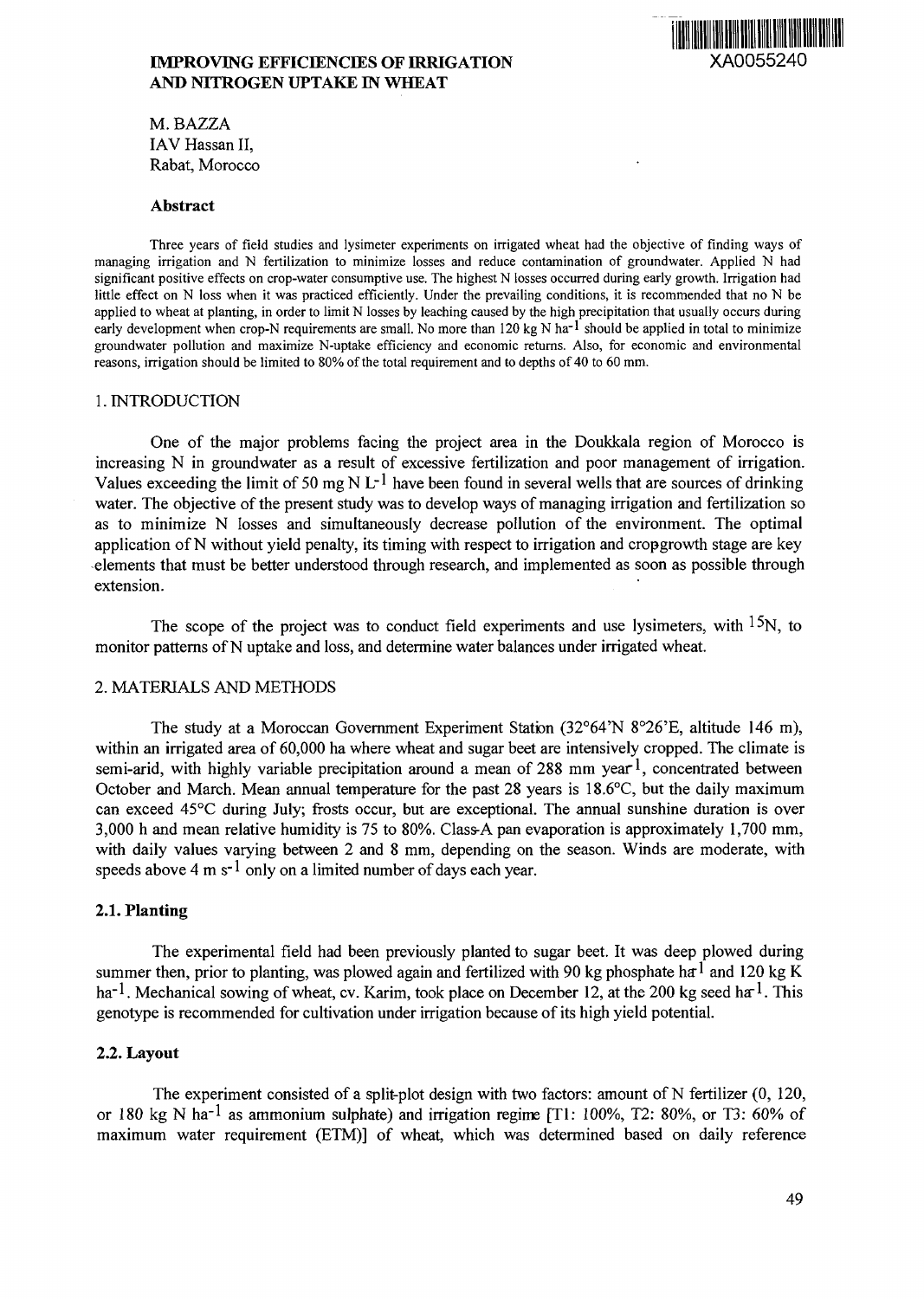|                |           | TABLE I. FORM, TIMING AND AMOUNT OF N APPLIED TO THE DIFFERENT TREATMENTS |                 |            |
|----------------|-----------|---------------------------------------------------------------------------|-----------------|------------|
| Watering       | N supply  | Microplot                                                                 | N supply stage  |            |
| regime         | (kg N/ha) |                                                                           | early tillering | Zadocks-30 |
|                |           | MP1                                                                       | $40^*$          | 80         |
| T1             | 120       | MP <sub>2</sub>                                                           | 40              | $80^*$     |
|                |           | MP1                                                                       | $60^{\circ}$    | 120        |
|                | 180       | MP <sub>2</sub>                                                           | 60              | $120^*$    |
|                |           | MP1                                                                       | $40^*$          | 80         |
| T <sub>2</sub> | 120       | MP2                                                                       | 40              | $80^*$     |
|                |           | MP1                                                                       | $60^*$          | 120        |
|                | 180       | MP <sub>2</sub>                                                           | 60              | $120^*$    |
|                |           | MP1                                                                       | $40^*$          | 80         |
| T <sub>3</sub> | 120       | MP <sub>2</sub>                                                           | 40              | $80^*$     |
|                |           | MP1                                                                       | $60^{\circ}$    | 120        |
|                | 180       | MP <sub>2</sub>                                                           | 60              | $120^*$    |
|                | 120       | L1                                                                        | $40^{\circ}$    | $80^*$     |
| T <sub>2</sub> | 180       | L2                                                                        | $60^*$          | $120^*$    |

TABLE I. FORM, TIMING AND AMOUNT OF N APPLIED TO THE DIFFERENT TREATMENTS

\*: treatment enriched with <sup>15</sup>N.

evapotranspiration estimated by the Penman-Monteith method multiplied by crop coefficients for wheat as determined locally.

As the soil was found to contain relatively high levels of N at planting, fertilizer applicaions were split, with one third applied at early tillering and the remainder added at Zadoks growth stage 30  $(Z$ 30) [1], i.e. when crop requirement for N is highest.

Watering regime was applied on a main-plot basis, and N level to the sub-plots. Each of the nine plots had an area of  $10 \times 30$  m. Within each 120 and 180 kg N ha<sup>-1</sup> sub-plot, two micro-plots of 2 m<sup>2</sup> each were supplied with ammonium sulfate enriched in  $15N$  at 5% a.e.

In addition, two non-weighing drainage lysimeters, cropped with wheat, received 120 kg N ha<sup>-1</sup> with 80% ETM (lysimeter L1) or 180 kg N ha<sup>-1</sup> with 80% ETM (L2). The applied N was partitioned as described above, and was labelled with <sup>15</sup>N. The lysimeters, each 4 $m<sup>2</sup>$  in area, were treated exactly as the field experiment. They served to determine the amount of percolating water and quantify amounts of leached fertilizer and soil N. Table I shows the amount of N supplied to each treatment as well as their timing and origin.

### **2.3. Monitoring**

Water content of the soil was monitored with a neutron probe throughout the growing season. Access tubes were installed in plots of each treatment, and measurements were taken twice weekly early in the morning at soil depths 0 to 20, 20 to 40, 40 to 60 and 60 to 80 cm. Simultaneously, the neutron probe was calibrated in situ, in two plots located in the middle of the experimental site. In addition, mercury tensiometers were installed around the neutron probe access tube, at the same five depths, with two tensiometers per depth.

Reference evapotranspiration (ETo) and ETM values were estimated on a daily basis using the Penman-Monteith formula, and the data were collected locally with an automatic weather station installed within a conventional weather station adjacent to the trial site. The actual cropwater use was determined based on the in situ water balance method, taking into consideration all components except surface runoff. Drainage below the root zone was quantified using the unsaturated soil hydraulic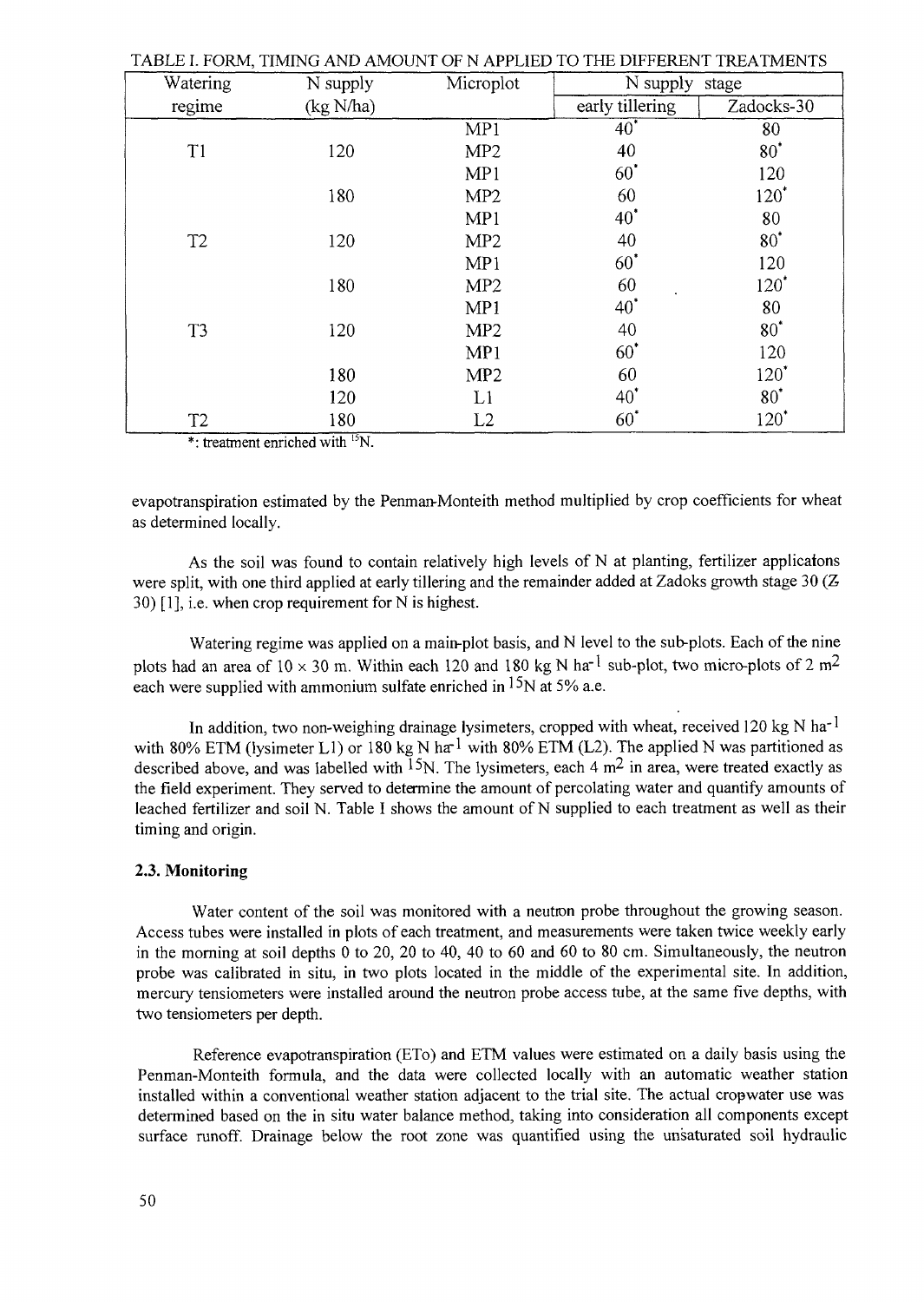conductivity that was also determined in situ and the soil-water content and potential that were monitored above and below the depth of 75 cm.

Soil physical and chemical characteristics were determined from composite samples for the following soil layers: 0 to 20, 20 to 40 and 40 to 60 cm. These samples were analyzed in the laboratory for initial soil-N content, determined by the distillation method following extraction with  $0.005M$ CaCl<sub>2</sub> in a soil:solution of 1:10. Soil mineral N values were determined also immediately before the first fertilizer application, at Z-30, at anthesis and at final harvest. In the micro-plots that received labelled N, soil samples were taken at 20-cm intervals through the root zone to determine total N and  $15N$  content. In addition, the soil solution was extracted using tensionics from the labelled plots of irrigation treatments T1 and T2 receiving 120 kg N ha<sup>-1</sup>. The soil solution was extracted following irrigation, at depths of 20, 65 and 105 cm.

Drainage water from the lysimeters was collected and measured after each receipt of water, precipitation or irrigation, and preserved frozen pending total-N and  $15N$ -enrichment analyses.

Throughout the growing season, crop development was assessed regularly by monitoring various components, including leaf-area index using portable equipment. Chlorophyll content was followed using a SPAD meter, by taking twenty measurements in each treatment every 15 days. Plant materials were collected and analyzed for total N immediately before the first fertilizer application, at Z30, at anthesis and at maturity. Total N was determined by the Kjeldahl method based on all aerial materials, except at maturity when grains were separated from the rest.

## **2.4. Final harvest**

At maturity, the crop yields and components thereof were determined from plants colected from two 4-m<sup>2</sup> areas in each plot. Simultaneously, the two central wheat rows of each micro-plot were harvested and sub-samples taken for  $15N$ -enrichment and total-N determinations in the roots and shoots. In addition, grain and straw materials were treated separately. Total-N determinations were made on the soil, plant parts and water using the Kjeldahl method. Nitrogen-15 enrichment values were determined using dried samples that were sent to the Seibersdorf Laboratory of the International Atomic Energy Agency.

### **2.5. Previous trials**

## *2.5.1. 1995-96*

This experiment had the following salient features:

- Four N levels: 0, 60, 120, 180 kg N ha<sup>-1</sup> with a complete randomized block design,
- Split applications of N, one third at 10 days after planting and two thirds at Z-30,
- Two lysimeters treated with 120 and 180 kg N ha<sup>-1</sup>, respectively,<br>- A precipitation total of 485 mm, mostly between November and N
- A precipitation total of 485 mm, mostly between November and March with 49% in January.

## *2.5.2. 1996-97*

This experiment had the following salient features (Table II):

- Three N levels: 0, 120; 180 kg N ha<sup>-1</sup>, with a complete randomized block design,
- Split applications of N: F1 = one third the after emergence and the remainder at  $Z-30$ ,
- $F2$  = one third at planting and the remainder at Z-30,
- Two lysimeters, with 120 kg N ha<sup>-1</sup>, with F1 and F2, respectively,
- A precipitation total of 486 mm, 80% of which fell in December and January.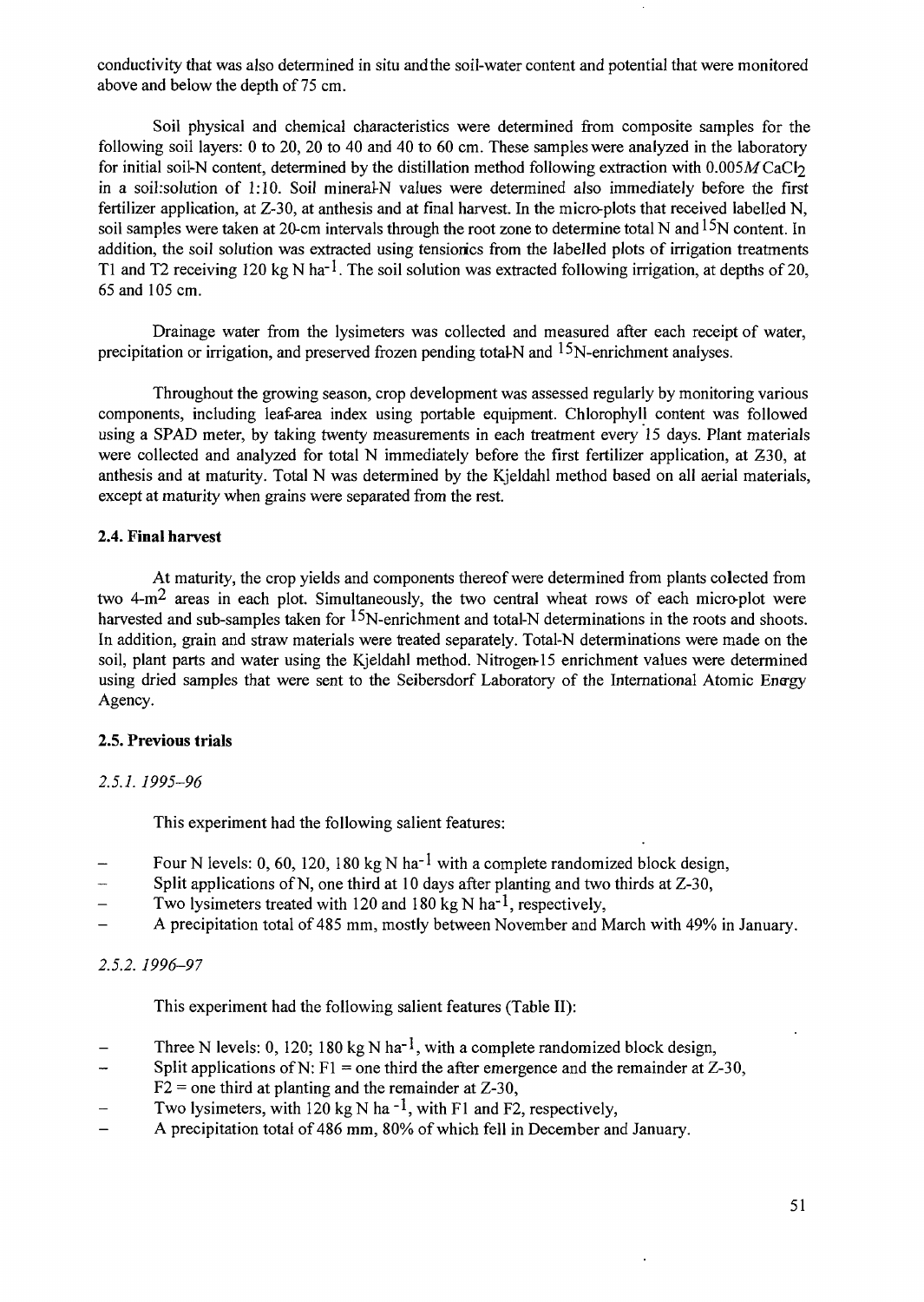| Treatment                 | N supply                  | Microplot       |                  | N supply         | stage      |
|---------------------------|---------------------------|-----------------|------------------|------------------|------------|
|                           | (kg N/ha)                 |                 | Crop             | After            | Zadocks-30 |
|                           |                           |                 | installation     | emergence        |            |
|                           |                           | MP1             | $\boldsymbol{0}$ | $40^*$           | 80         |
| T1                        | 120                       | MP <sub>2</sub> | $\mathbf{0}$     | 40               | $80^*$     |
|                           |                           | MP1             | $\mathbf{0}$     | $60^*$           | 120        |
| T <sub>2</sub>            | 180                       | MP <sub>2</sub> | $\overline{0}$   | 60               | $120^*$    |
|                           |                           | MP1             | $40^{\degree}$   | $\theta$         | 80         |
| T3                        | 120                       | MP <sub>2</sub> | 40               | $\Omega$         | $80^*$     |
|                           |                           | MP1             | $60^*$           | $\boldsymbol{0}$ | $120^*$    |
| <b>T4</b>                 | 180                       | MP <sub>2</sub> | 60               | $\overline{0}$   | $120^*$    |
| T1                        | 120                       | L1              | $\mathbf{0}$     | $40^*$           | $80^*$     |
| T <sub>3</sub><br>$+$ $-$ | 180<br>$2.1 - 1.241$ 15xx | L2              | $40^*$           | $\overline{0}$   | $80^*$     |

TABLE II. FORM, TIMING AND AMOUNT OF N APPLIED TO THE DIFFERENT TREATMENTS IN 1996-1997

\*: Treatment enriched with <sup>15</sup>N.

#### 3. RESULTS AND DISCUSSION

#### 3.1. **Soil** characteristics

The soil had a sand content of approximately 50% to a depth of 1 m (Table III), and clay content increased slightly with depth. Bulk density also increased slightly with depth, whereas the organic matter content, which was relatively low, decreased with depth. The mean P content over the rooting depth, as extracted by the Olsen method, was also low by the standards of the California Fertilizer Association. The soil-exchangeable K content, however, was satisfactory by Moroccan standards. The initial N content in the surface 60 cm was around 105 kg ha<sup>-1</sup>, residual from the previous crop of fertilized sugar beet. The water-holding capacity was approximately 100 mm per m of soil.

#### **3.2. Soil moisture and hydraulic conductivity**

Equations relating volumetric soil-water content (Hv in %) and the ratio between the neutronprobe count in the soil and the standard count (X), as determined by simple regression for each soil layer, were as follows:

| 0 to 20 cm  | $Hv = 12.1 + 6.44X$ | $r^2 = 0.85$ |
|-------------|---------------------|--------------|
| 20 to 40 cm | $Hv = 5.33 + 10.5X$ | $r^2 = 0.83$ |
| 40 to 60 cm | $Hv = 8.37 + 8.38X$ | $r^2 = 0.72$ |
| 60 to 80 cm | $Hv = 12.9 + 8.74X$ | $r^2 = 0.56$ |

The unsaturated hydraulic conductivity was determined in situ by the internal-drainage method. Variation of the stock of water in the soil was related to time with a relationship of the type:  $S = a.\dot{P}$ . These equations allowed for the slopes dS/dt to be determined. Similarly, the variation of the total hydraulic gradient with depth was modelled for each time at which measurements were taken, which allowed for the slopes dH/dz to be determined for each depth. The unsaturated hydraulic conductivity,  $K(\theta)$ , was obtained for each water-content value as the ratio of these two slopes. The values of  $K(\theta)$ , as obtained by applying this technique to different depths, yielded a relationship of the type  $K(\theta) = A \cdot \theta^B$ with a correlation coefficient of 0.92 for all depths.

 $\ddot{\phantom{0}}$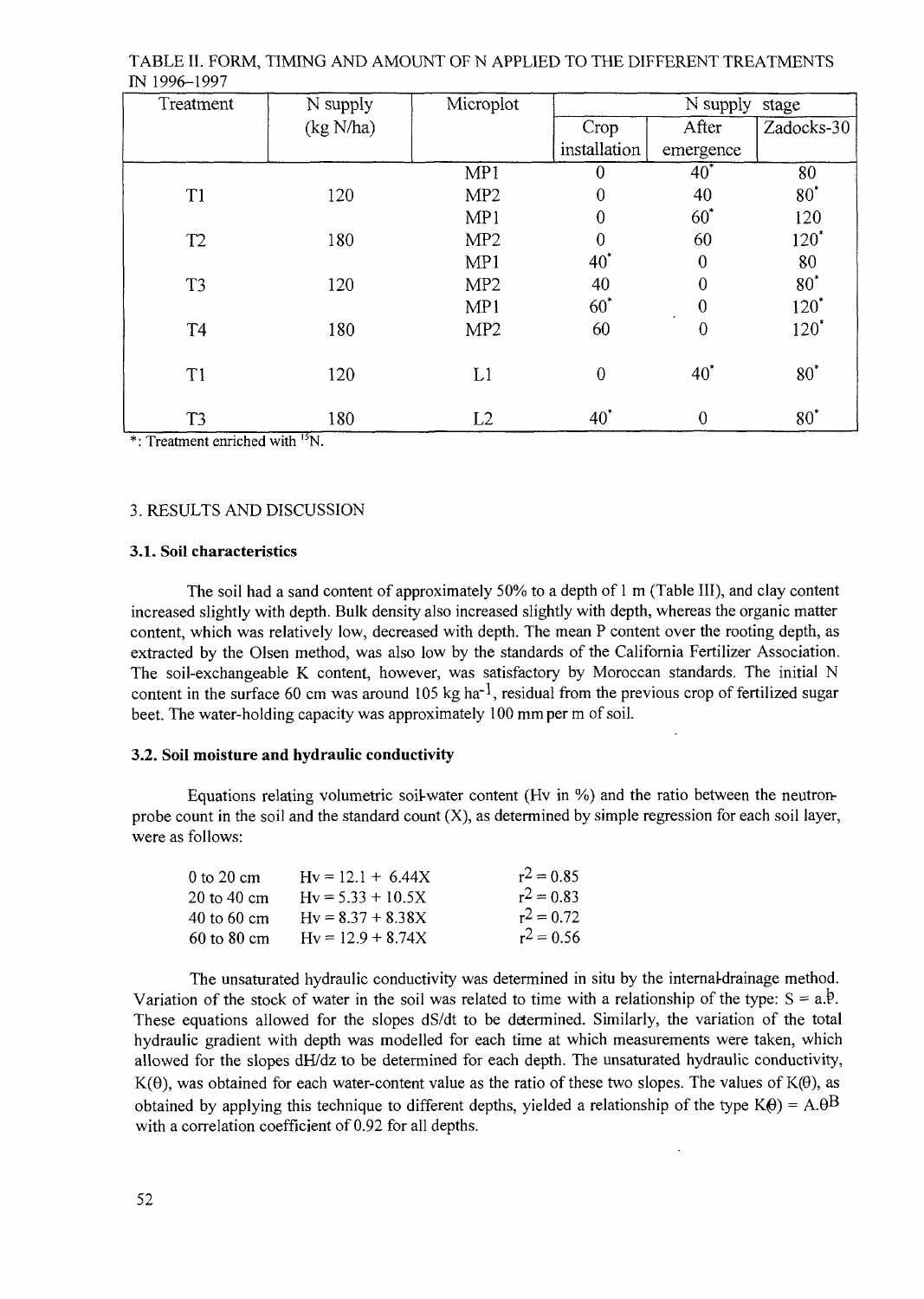TABLE III. PHYSICAL AND CHEMICAL CHARACTERISTICS OF THE SOIL

| Layer<br>(cm) | C.S.<br>$(\%)$ | F.S.<br>$(\%)$ | C.L.<br>$(\%)$ | F.L.<br>$(\%)$ | Clay<br>$(\%)$ | $\rm H_{\rm fc}$<br>$\text{(cm}^3/\text{cm}^3)$ | $H_{\text{pwp}}$<br>$\text{(cm}^3/\text{cm}^3)$ | B.D.<br>$(g/cm^3)$ |
|---------------|----------------|----------------|----------------|----------------|----------------|-------------------------------------------------|-------------------------------------------------|--------------------|
|               |                |                |                |                |                |                                                 |                                                 |                    |
| $0 - 20$      | 22.3           | 28.1           | 6.5            | 8.5            | 34.5           | 32.31                                           | 19.57                                           | 1.43               |
| $ 20 - 40 $   | 21.7           | 27.6           | 6.3            | 8.3            | 38.2           | 29.90                                           | 19.21                                           | 1.51               |
| $40 - 60$     | 22.2           | 26.5           | 6.0            | 8.4            | 38.0           | 28.30                                           | 18.37                                           | 1.59               |
| $60 - 80$     | 21.6           | 26.3           | 6.1            | 8.6            | 38.1           | 29.70                                           | 19.67                                           | 1.56               |

| Layer       | $H_q$ | E.C.       | O.M. | $P_2O_5-P$ | $K_2O$  | $H_{\rm FC}$ | $H_{\text{PWP}}$ | <b>BD</b>  |
|-------------|-------|------------|------|------------|---------|--------------|------------------|------------|
| (cm)        |       | (mmhos/cm) | (%)  | (mg/kg)    | (mg/kg) | (%)          | (%)              | $(g/cm^3)$ |
| $0 - 20$    | 7.5   | l.4        | I.4  | 17.3       | 296.5   | 22.3         | 11.7             | 1.46       |
| $ 20 - 40$  | 7.7   | 1.6        | 1.3  | 15.9       | 168.7   | 22.9         | 12.6             | 1.51       |
| $ 40 - 60 $ | 7.4   | 1.7        | l.l  | 5.0        | 106.7   | 22.3         | 12.3             | 1.56       |
| $60 - 80$   |       |            |      |            |         | 21.1         | 11.5             | 1.60       |

C.S.: coarse sand F.S.: fine sand F.L.: fine loam F.L.: fine loam B.D.: soil bulk density

## **3.3. Weather**

Rainfall for the growing season was above normal for the region, with a total of 357 mm; the mean for the previous 20 years was 281 mm. The precipitation was irregular, and 92% fell from late September to early February, whereas during the period of greatest need for moisture, mid-February to late May, there were only 27 mm.

The mean air temperatures fluctuated between 24°C in September and 12°C in late January. The maximum was approximately 30°C and the minimum 6°C. Generally speaking, except for precipitation shortage causing a water deficit, the climatic conditions of the growing season were favorable for wheat.

During the growing season, the ETo values started at about 5.5 mm day<sup>1</sup> in September then decreased until reaching the lowest values of slightly above 1 mm day  $1$  in January before increasing up to 5 mm day  $1$  in May.

### **3.4. Water use**

The water requirements of the wheat crop, as estimated using reference evapotranspiration and crop coefficients determined locally, amounted to 413 mm, in comparison with 323 mm during the previous season, due to higher temperatures. Water requirements were minimal early in the season at less than 1 mm day<sup>-1</sup> and increased to a maximum of 4.3 mm day<sup>-1</sup> in April.

As the year was relatively dry, especially during the period of high water requirement, irrigation was necessary to achieve reasonable yields. Treatment-Tl plots, to satisfy total water requirements, received four irrigations, whereas T2 and T3, to receive 80% and 60%, were irrigated thrice and twice, respectively.

The actual evapotranspiration (ETa) or crop-water-use values, as determined using the in situ water balance method, are given in Table IV. The control depth was 75 cm, slightly below the average rooting depth, 60 cm, of wheat in that region. The variables necessary for evaluating the actual water use by the crop, and especially soil-water content and potential, were monitored from January 14 and at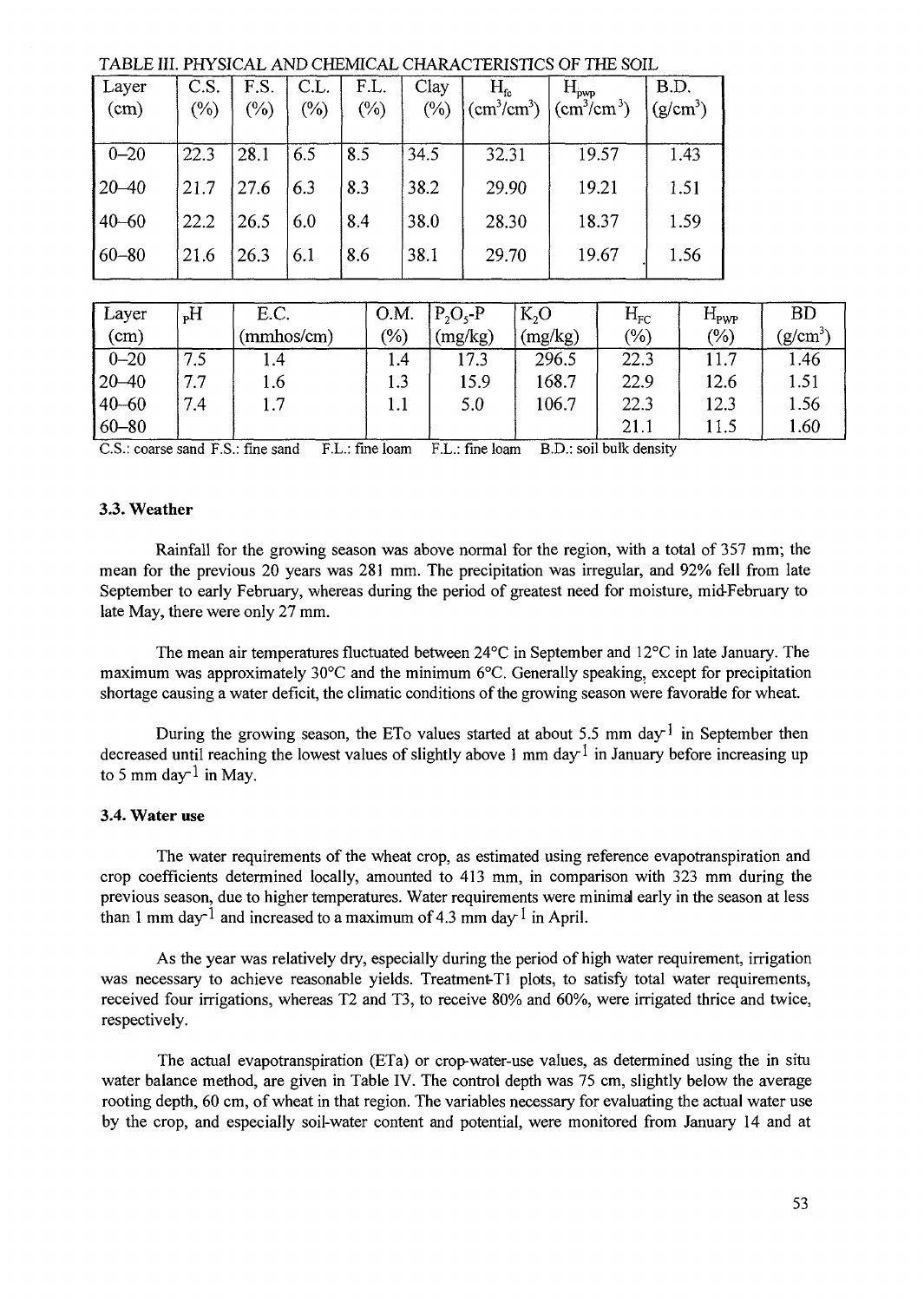harvest on May 21. During the months between planting and January 14, ETa was estimated using the method described in FAO Bulletin 33.

Applied N had a significant positive effect on crop-water consumptive use. The 180 kg N ha<sup>-1</sup> treatment used the highest amount at 3,390 m<sup>3</sup> ha  $^{-1}$  compared with 3,150 m<sup>3</sup> for T2 and 3,080 m<sup>3</sup> for T3. This result can be explained by the fact that the higher the N level the more intense was the photosynthetic activity, resulting in denser and deeper rooting. Similarly, the greater the amount of water applied through irrigation, the higher was the ETa. During the previous growing season, under water stress for all treatments, N level was found not to affect ETa, showing that N benefit was less evident under such conditions.

The daily means for actual evapotranspiration by the crop varied from less than 1 mm day  $\frac{1}{1}$  to a maximum of about 4.5 mm day<sup>1</sup>. The ETa values decreased during periods of no or limited precipitation and increased following each application of water, whether from irrigation or precipitation. The mean ETa over all treatments was 310 mm. Compared to the maximum water requirements of 413 mm, the crop-water use was relatively important, hence the deficit was generally low, between 18 and 37% of requirements. The mean water deficit over all treatments was just over 100 mm, i.e. around 25% of total requirement.

## **3.5. Yields**

Yields responded positively to applied N and, to a lesser extent, to irrigation (Table IV). The highest grain yield, 5.52 Mg ha<sup>-1</sup>, was obtained with 180 kg N ha<sup>-1</sup> irrigated at 100% ETM, whereas the lowest, 2.32 Mg ha<sup>-1</sup>, occurred with the unfertilized plants under 60% ETM. The overall mean grain yield was relatively low at 4.20 Mg ha<sup>-1</sup>, because of weeds and limited crop-production technology. Statistical analysis showed no significance in the yield difference between the 100% and 80% ETM irrigation treatments. However, at 60% ETM, the yield was significantly lower because of water stress. The 80% ETM may have received more because surface irrigation was used with the application of an irrigation-efficiency coefficient to account for eventual losses associated with the system; part of the increment to account for losses may have profited the crop.

| Irrigation<br>treatment |                  | T1    |       |                  | T <sub>2</sub> |       |                  | T <sub>3</sub> |       |
|-------------------------|------------------|-------|-------|------------------|----------------|-------|------------------|----------------|-------|
| N supply<br>(kg N/ha)   | $\boldsymbol{0}$ | 120   | 180   | $\boldsymbol{0}$ | 120            | 180   | $\boldsymbol{0}$ | 120            | 180   |
| $ETa$ (mm)              | 271              | 330   | 339   | 269.2            | 327.1          | 334   | 262              | 324            | 334   |
| TDM (kg/ha)             | 9826             | 13780 | 15000 | 9698             | 13529          | 14700 | 8291             | 12480          | 13000 |
| GY (kg/ha)              | 2801             | 5190  | 5520  | 2864             | 5092           | 5450  | 2322             | 4465           | 4530  |
| TDM/ETa<br>(kg/ha/mm)   | 36.26            | 41.74 | 44.4  | 36.02            | 41.36          | 43.9  | 31.64            | 38.52          | 38.8  |
| GY/ETa<br>(kg/ha/mm)    | 10.33            | 15.73 | 16.3  | 10.63            | 15.56          | 16.3  | 8.86             | 13.78          | 13.5  |

TABLE IV. YIELD AS RELATED TO WATER CONSUMPTIVE USE AND EFFICIENCY

ETa: water consumptive use. TDM: total dry matter. GY: grain yield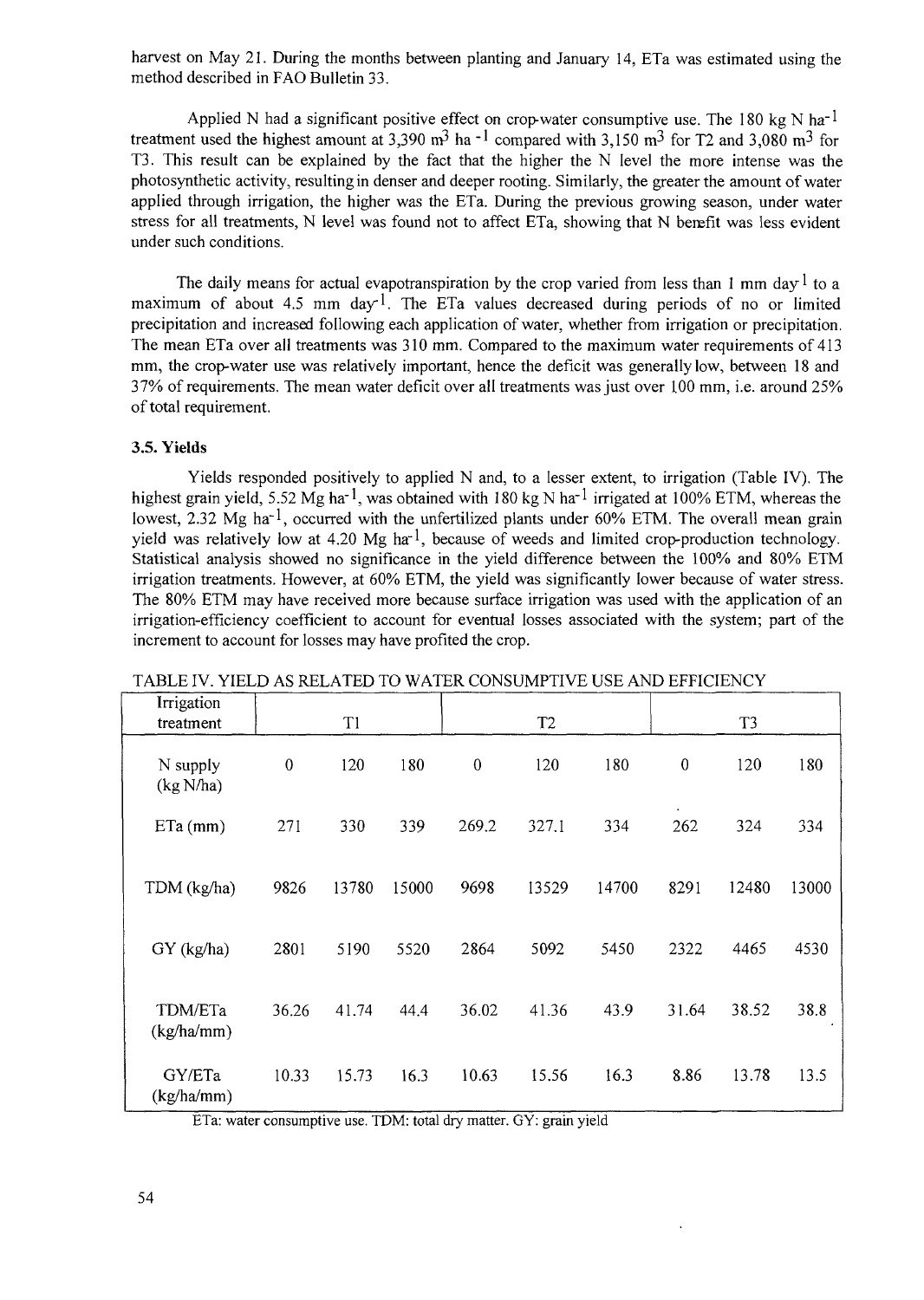Applied N had strong effects on yield. Without N fertilizer, yields were about 50% lower. The interaction effect was also significant, especially from an economic standpoint: the best treatment was 120 kg N ha<sup>-1</sup> irrigated at 80% ETM.

Total dry-matter yields had the same pattern as grain yields, except for the difference between treatments with 120 and 180 kg N ha<sup>-1</sup> on one hand and the unfertilized control plants on the other which were less than for grain. The mean total dry-matter yields varied between 11.3 and 12.9 Mg ha<sup>-1</sup>, for the control and the maximum applied N, respectively. Most yield components were affected by the amount of applied N.

Although the maximum yield was obtained with 180 kg N ha<sup>1</sup>, there seemed to be a plateau at around the value for 120 kg N ha<sup>-1</sup>, a result found for all three seasons. The relationships between yield  $(x100 \text{ kg ha}^{-1})$  and N applied (kg N ha<sup>-1</sup>) were as follows:

(1) Irrigation treatment Tl (100% ETM)

| $-$ Grain | $Y = -0.0008X^{2} + 0.295X + 28.0$ | $r^2 = 0.98$ |
|-----------|------------------------------------|--------------|
| $-S$ fraw | $Y = -0.0004X^{2} + 0.192X + 68.6$ | $r^2 = 0.90$ |
| $- TDM$   | $Y = -0.0012 X^2 + 0.492X + 96.6$  | $r^2 = 0.88$ |

(2) T2 (80% ETM)

| $-$ Grain | $Y = -0.0007X^2 + 0.269X + 28.6$ | $r^2 = 0.91$ |
|-----------|----------------------------------|--------------|
| – Straw   | $Y = -1 E-05X^2 + 0.135X + 68.3$ | $r^2 = 0.85$ |
| $- TDM$   | $Y = -0.0007X^2 + 0.404X + 97.0$ | $r^2 = 0.87$ |

## (3) T3 (60% ETM)

| – Grain | $Y = -0.0009X^2 + 0.294X + 23.0$ | $r^2 = 0.89$ |
|---------|----------------------------------|--------------|
| – Straw | $Y = -0.0009X^2 + 0.276X + 59.9$ | $r^2 = 0.86$ |
| – TDM   | $Y = -0.0018X^2 + 0.570X + 82.9$ | $r^2 = 0.91$ |

In comparison, the results from previous seasons gave the following similar relationships:

## $(1)$ 1996-97

| $-$ Grain | $Y = -0.0006X^2 + 0.199X + 31.9$   | $r^2 = 0.88$ |
|-----------|------------------------------------|--------------|
| – Straw   | $Y = -0.0001X^{2} + 0.130X + 75.4$ | $r^2 = 0.99$ |
| $- TDM$   | $Y = -0.0007X^{2} + 0.329X + 107$  | $r^2 = 0.97$ |

#### (2)1995-96

| – Grain | $Y = -0.0007X^{2} + 0.239X + 29.7$ | $r^2 = 0.99$ |
|---------|------------------------------------|--------------|
| – Straw | $Y = 2E-05X^2 + 0.124X + 67.8$     | $r^2 = 0.99$ |
| – TDM   | $Y = -0.0007X^2 + 0.363X + 97.4$   | $r^2 = 0.99$ |

#### **3.5. Chlorophyll readings**

The variations in SPAD numbers between treatments confirmed the effects of applied N and, to a lesser extent, of irrigation. These numbers, which directly relate to chlorophyll content, hence to plant-N, were measured from the first N application at early tillering until 2 weeks before final harvest. Initially, there were no difference between treatments, and the SPAD numbers were low at around 30. After the first N application, differences became evident with the highest values corresponding to 180 N kg ha<sup>-1</sup> followed by those of 120 kg N ha<sup>-1</sup> and then by the unfertilized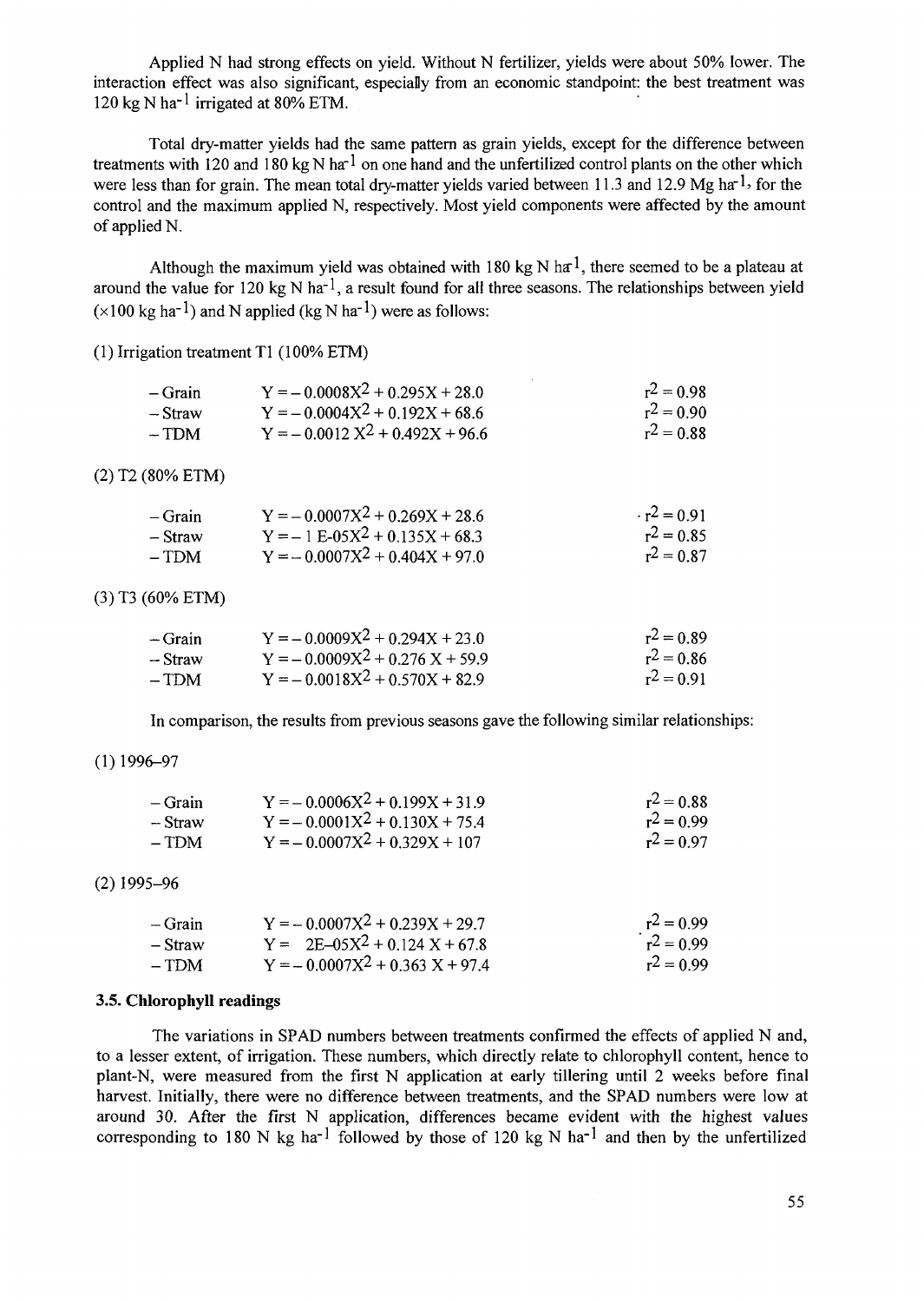control. With time, the numbers increased for all treatments until they reached values of around 50 with 180 kg N ha<sup>-1</sup> following the second N application. Difference between the treatments persisted throughout the monitoring period and became larger following the second application of N. Towards the end of the monitoring period, the numbers decreased and the differences among the three N treatments largely disappeared. Irrigation also affected SPAD numbers, with higher values registered in treatments Tl and T2 than in T3, throughout the monitoring period.

## **3.6. Water-use efficiency**

Applied N had significant effects on water-use efficiency (WUE) (Table IV). The WUE values varied from 34.6 kg ha<sup>-1</sup> mm<sup>-1</sup>, when no N was applied, to 42.4 kg ha<sup>-1</sup> mm<sup>-1</sup> with 180 kg N ha<sup>-1</sup>. This difference was due less to the amounts of water used than to the yield responses to N. However, irrigation affected WUE, with higher values (over 40 kg ha<sup>-1</sup> mm<sup>-1</sup>) obtained with treatments T1 and T2 than with T3 (36 kg ha<sup>-1</sup> mm<sup>-1</sup>) under water deficit. It is noteworthy that there were no difference in WUE based on grain yield or total dry matter between the 100% and 80% ETMs, due to the fact that the two treatments differed by only one irrigation. In addition, because surface irrigation was used, it was not possible to evenly apply the desired depth, hence the small differences obtained between irrigation treatments in terms of ET and most other variables.

In terms of grain yield and WUE for producing grain, the Table shows that the differences between the 120 and 180 kg N ha<sup>-1</sup> treatments were modest. As a result, 120 kg N ha<sup>-1</sup> may be recommended for economic and environmental reasons. This result confirms those from the two previous growing seasons. With regard to irrigation, as just discussed, treatment T2 performed in the same manner as Tl, which leads to recommendation of the former for the future, for environmental and economic reasons.

## 3.7. **Nitrogen budget**

The labelling of the fertilizer with  $^{15}N$  allowed determination of the fate of fertilizer N, sources of N in the plant: N derived from fertilizer (Ndff) and from soil (Ndfs)

### *3.7.1. Nitrogen from fertilizer*

The N derived from the first application of fertilizer varied from 12% with 120 kg Nha<sup>-1</sup> and irrigated at 60% ETM, to 51% with 180 kg N ha<sup>-1</sup> at 60% ETM. The effect of the applied-N level on this variable was evident both for grain and straw, especially between 120 and 180 kg N ha<sup>-1</sup>; the fraction of N derived from the first application was much higher with 180 than with 120 kg N ha<sup>-1</sup>.

The N derived from the second application also varied, between 41%, with 120 kg N ha<sup>-1</sup> at 60% ETM, and 67% for the same N level at 80% ETM. The difference can be explained by a greater uptake of N from the second application during rapid plant development; some 85% of total N was assimilated before anthesis.

Irrigation regime also affect Ndff, with a distinct difference between Tl and T2 on the one hand and T3 on the other. The latter registered the lowest values for Ndff, which may be attributed to water stress.

These results are similar to those from the previous growing seasons. During 1995-96, the N derived from the first application was influenced by the amount applied, with a slight increase between 120 and 180 kg N ha<sup>-1</sup>. During the following season, the fertilizer-N uptake was influenced more by the time of application than by the amount applied. With one third applied after *emergence* and two thirds at Z-30, the Ndff values for the first application corresponding to 120 and 180 kg N ha-<sup>1</sup> were 14% and 22%, respectively, whereas Ndff values of only 5.1% and 7.7% were obtained when one third was applied *at planting* and the rest at Z-30. With the second application, Ndff increased significantly with the fertilizer level applied.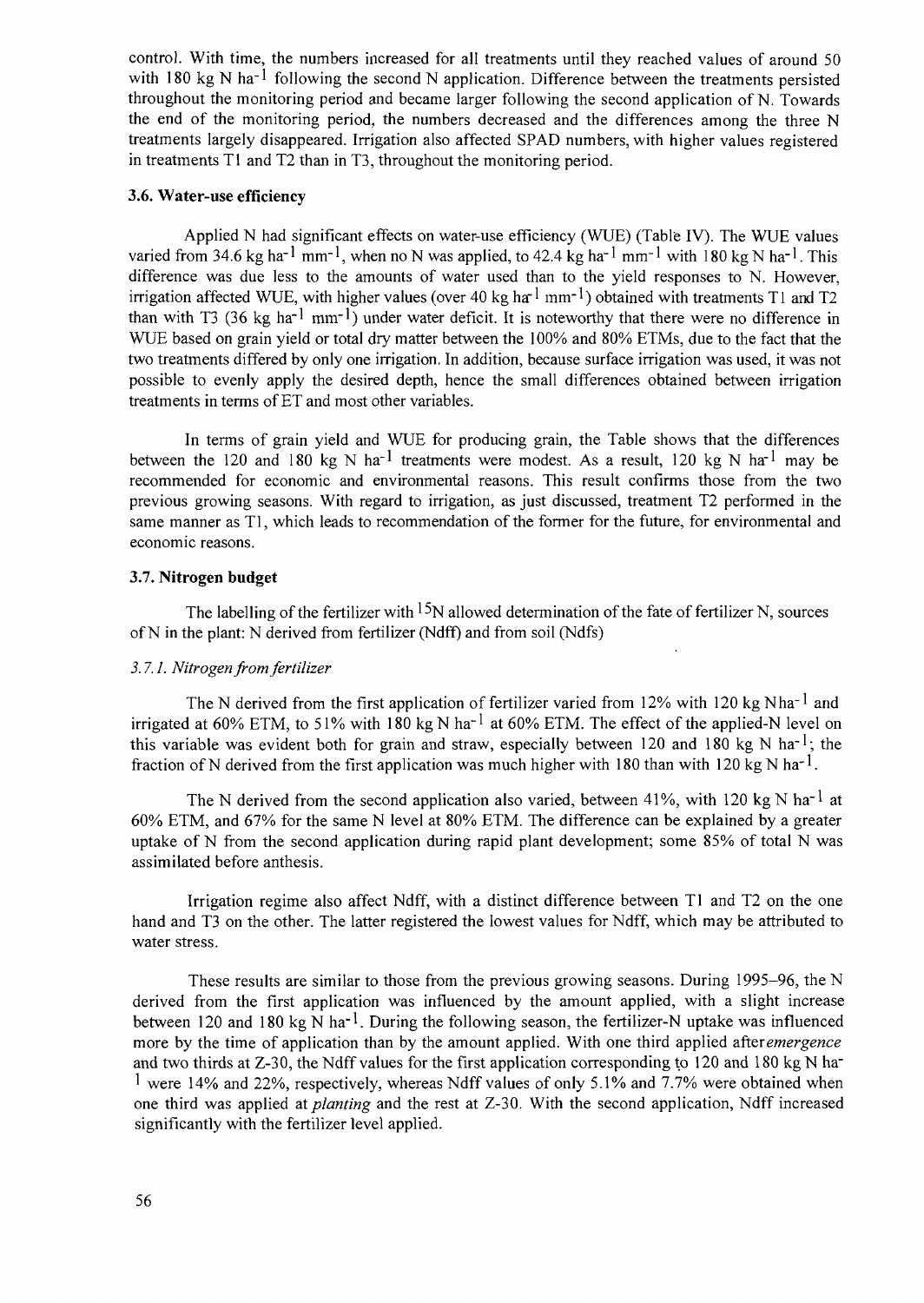In conclusion, it can be said that fertilizer constituted a major source of N for the crop. Uptake of N increased with the amount applied and was generally lower for the first application. The same results were obtained during the previous seasons, in particular the low contribution of the N applied early in the season, which can be explained by small N requirements during early growth in conjunction with loss by leaching.

## *3.7.2. Nitrogen from soil*

Soil analysis prior to planting revealed the existence of 113 kg N ha<sup>-1</sup> in the surface 60 cm. This relatively high quantity was the result of application of large quantities of N to the previous sugarbeet crop. Similar results had been obtained during previous seasons.

Values for Ndfs varied between 12% with 180 kg N ha<sup>-1</sup> irrigated at 100% ETM, and 39% with 120 kg N ha<sup>-1</sup> at 60% ETM (Table V). These were lower than those found during the previous seasons, which varied between 38% and 68% in 1996–97 with 180 kg N ha<sup>-1</sup> applied as F1, and 120 kg ha<sup>-1</sup> applied as F2, respectively. The difference may be due to leaching loss of most of the N applied during the early stages of the previous year. Moreover, conditions for soil-N mineralization may have been more favourable in 1996-97.

| Irrigation     | Nitrogen | Ndff   | Ndfs   |
|----------------|----------|--------|--------|
| treatment      | kg/ha    | $(\%)$ | $(\%)$ |
| T1             | 120      | 71,2   | 28.8   |
|                | 180      | 87,8   | 12.2   |
| T <sub>2</sub> | 120      | 82,2   | 17.8   |
|                | 180      |        |        |
| T <sub>3</sub> | 120      | 81,4   | 38.6   |
|                | 180      | 74,    | 25.4   |

TABLE V. ORIGIN OF PLANT NITROGEN

In the 1997-98 season, Ndfs values decreased with the increase in applied fertilizer. With treatment Tl (100% ETM) the soil's contribution decreased from 29% to 12% when the N level increased from 120 kg ha<sup>-1</sup> to 180 kg ha<sup>-1</sup>, respectively.

The Ndfs values decreased also with the number of irrigations. The values corresponding to treatments Tl and T2 were lower than that for T3, which can be explained by water stress with T3.

## *3.7.3. Nitrogen-uptake efficiency*

For the first application, actual N-uptake efficiency varied from a minimum of 13% for 180 kg N ha<sup>-1</sup> irrigated at 60% ETM, to a maximum of 59% with 120 kg N ha<sup>-1</sup> at 80% ETM. Between 120 and 180 kg N ha<sup>-1</sup> the mean decrease was 8%.

For the second application of N, N uptake was higher, with 36% for 120 kg N ha<sup>-1</sup> 60% ETM, and 61% with the same N level irrigated at 80% ETM.

These results follow trends observed in previous seasons. In 1995–96, uptake of 180 kg ha<sup>-1</sup> was 46% for the first application and 49% for the second. During the following season, a higher value was obtained with the first application (after emergence) than with the second at Z-30; but when applications were made at planting and at Z-30 (F2), uptake was higher from the second application.

Based on these results and given the prevailing weather conditions, especially precipitation, current technologies used for growing wheat, and the yields attained, it is concluded that 120 kg N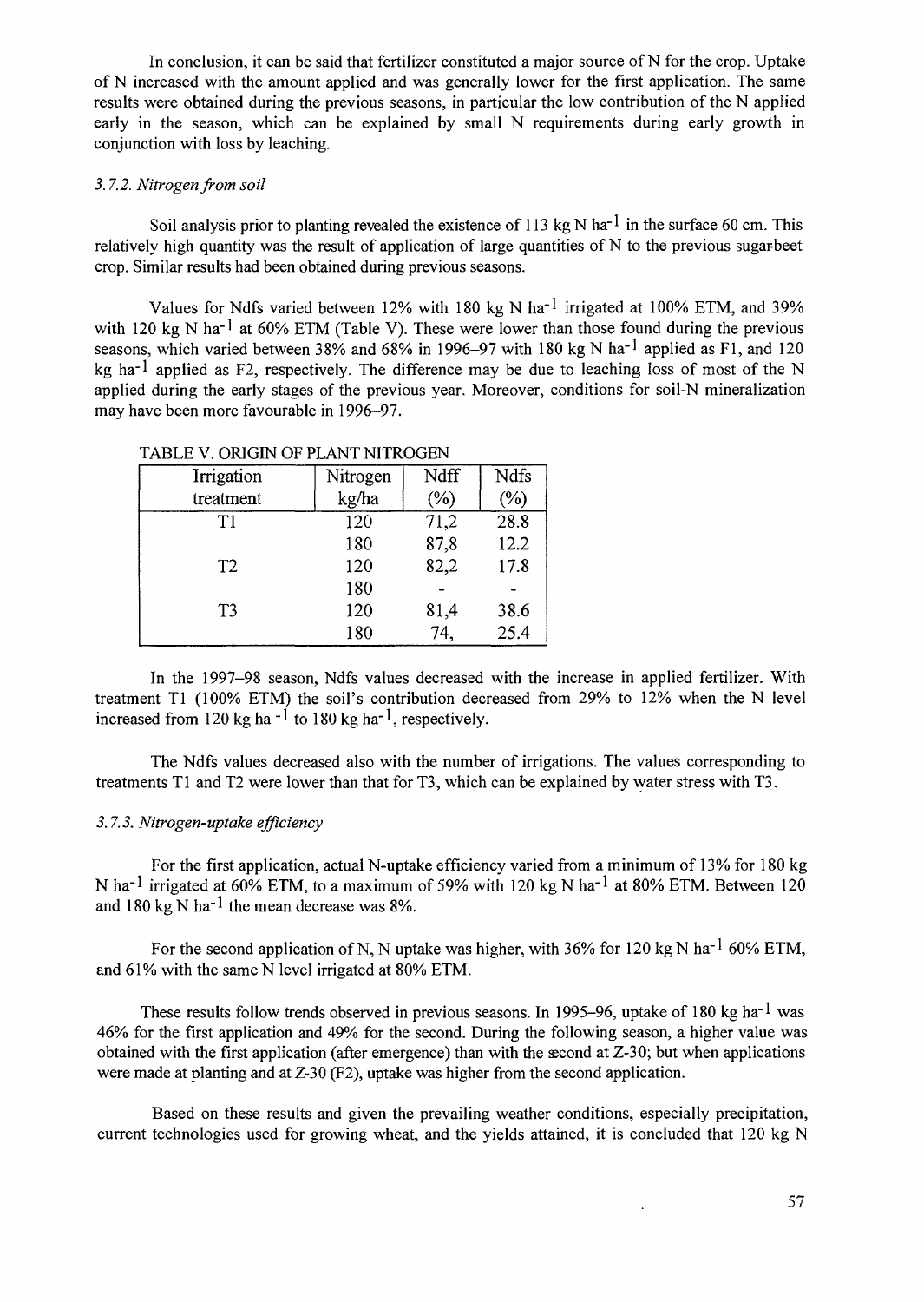| Irrigation     | Nitrogen | $\cdots$<br>$\overline{\text{MP}}$ | Depth     | Residual N | Nr/layer  | Total Nr  | Total Nr |
|----------------|----------|------------------------------------|-----------|------------|-----------|-----------|----------|
| treatment      | (kg/ha)  |                                    | (cm)      | (kg N/ha)  | (kg N/ha) | (Kg N/ha) | $(\% )$  |
|                |          |                                    | $0 - 20$  | 2400       | 6.23      |           |          |
|                |          | MP1                                | $20 - 40$ | 2516       | 7.84      | 19.41     | 48.52    |
| T1             | 120      |                                    | $40 - 60$ | 1729       | 5.34      |           |          |
|                |          |                                    | $0 - 20$  | 2524       | 7.13      |           |          |
|                |          | MP <sub>2</sub>                    | $20 - 40$ | 2326       | 5.27      | 19.54     | 24.42    |
|                |          |                                    | $40 - 60$ | 1543       | 7.14      |           |          |
| Total          |          |                                    |           |            |           | 38.95     | 32.46    |
|                |          |                                    | $0 - 20$  | 2700       | 9.12      |           |          |
|                |          | MP1                                | $20 - 40$ | 2115       | 5.28      | 21.61     | 36.02    |
| T1             | 180      |                                    | $40 - 60$ | 1972       | 7.21      |           |          |
|                |          |                                    | $0 - 20$  | 2456       | 7.50      |           |          |
|                |          | MP2                                | $20 - 40$ | 2329       | 5.45      | 18.18     | 15.15    |
|                |          |                                    | $40 - 60$ | 2103       | 5.23      |           |          |
| <b>Total</b>   |          |                                    |           |            |           | 39.79     | 22.10    |
|                |          |                                    | $0 - 20$  | 2825       | 8.50      |           |          |
|                |          | MP1                                | $20 - 40$ | 2604       | 6.30      | 20.27     | 50.67    |
| T <sub>2</sub> | 120      |                                    | $40 - 60$ | 1613       | 5.47      |           |          |
|                |          |                                    | $0 - 20$  | 2900       | 6.48      |           |          |
|                |          | MP <sub>2</sub>                    | $20 - 40$ | 2342       | 7.83      | 19.44     | 24.30    |
|                |          |                                    | $40 - 60$ | 1920       | 5.13      |           |          |
| Total          |          |                                    |           |            |           | 39.71     | 22.06    |
|                |          |                                    | $0 - 20$  | 2600       | 7.85      |           |          |
|                |          | MP1                                | $20 - 40$ | 2412       | 6.78      | 22.08     | 36.08    |
| T <sub>2</sub> | 180      |                                    | $40 - 60$ | 2035       | 7.45      |           |          |
|                |          |                                    | $0 - 20$  | 2891       | 5.46      |           |          |
|                |          | MP <sub>2</sub>                    | $20 - 40$ | 2200       | 7.86      | 18.53     | 15.44    |
|                |          |                                    | $40 - 60$ | 1837       | 5.21      |           |          |
| Total          |          |                                    |           |            |           | 40.61     | 22.56    |
|                |          |                                    | $0 - 20$  | 2628       | 7.81      |           |          |
|                |          | MP1                                | $20 - 40$ | 2341       | 6.31      | 19.60     | 49.00    |
| T <sub>3</sub> | 120      |                                    | $40 - 60$ | 2165       | 5.48      |           |          |
|                |          |                                    | $0 - 20$  | 2368       | 7.35      |           |          |
|                |          | MP <sub>2</sub>                    | $20 - 40$ | 1945       | 6.97      | 19.55     | 24.44    |
|                |          |                                    | $40 - 60$ | 1568       | 5.23      |           |          |
| <b>Total</b>   |          |                                    |           |            |           | 39.15     | 32.62    |
|                |          |                                    | $0 - 20$  | 2854       | 9.33      |           |          |
|                |          | MP!                                | $20 - 40$ | 2415       | 8.34      | 22.96     | 38.27    |
| T3             | 180      |                                    | $40 - 60$ | 2157       | 5.29      |           |          |
|                |          |                                    | $0 - 20$  | 2947       | 8.23      |           |          |
|                |          | MP <sub>2</sub>                    | $20 - 40$ | 2547       | 7.51      | 21.03     | 17.52    |
|                |          |                                    | $40 - 60$ | 2324       | 5.29      |           |          |
| Total          |          |                                    |           |            |           | 43.99     | 24.44    |
|                |          |                                    |           |            |           |           |          |

TABLE VI. RESIDUAL NITROGEN (Nr) FROM THE DIFFERENT TREATMENTS. 1997- 1998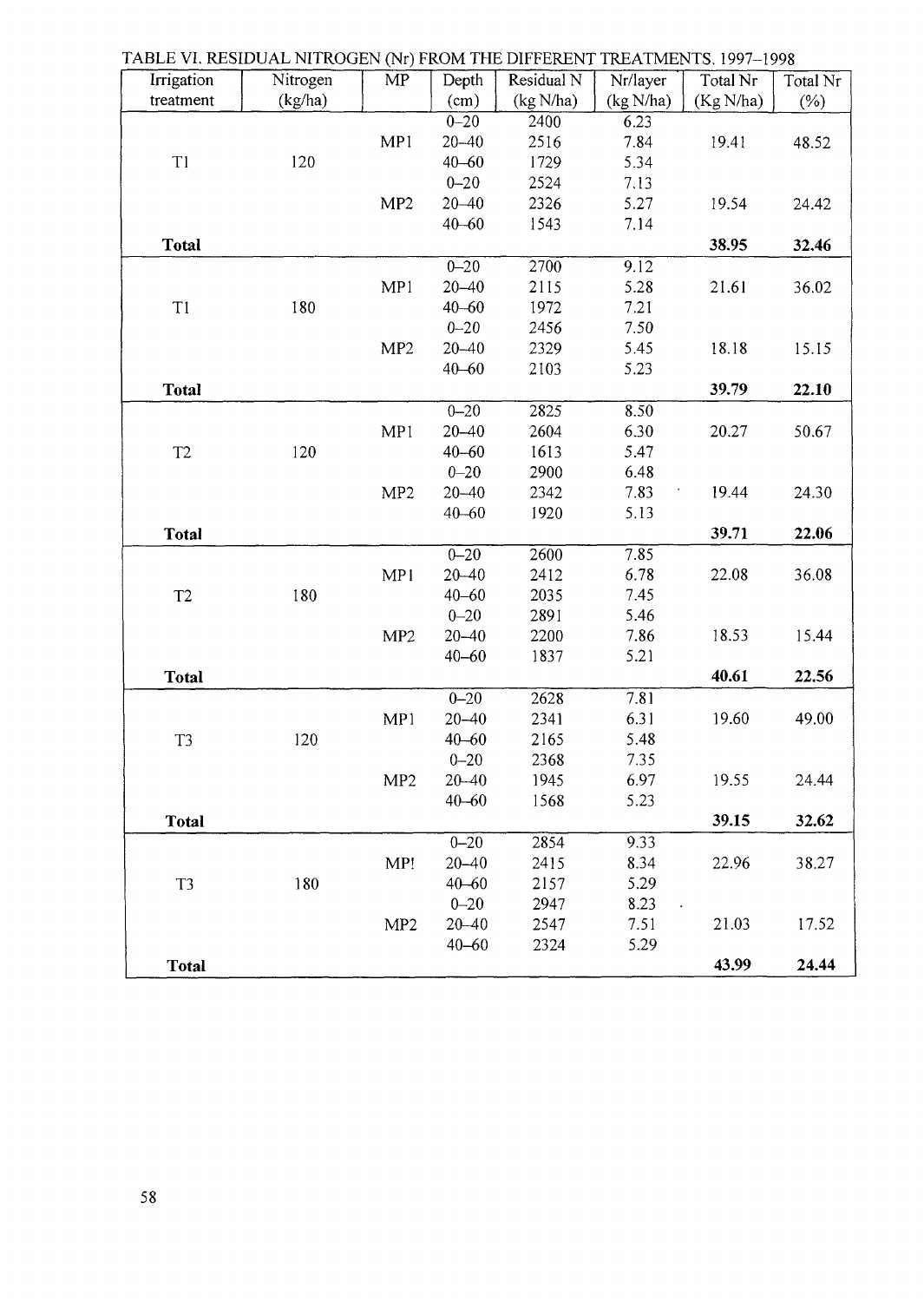| TABLE VII. RESIDUAL NITROGEN (Nr) FROM THE N APPLICATIONS. (SEASON 1996-97) |                        |           |            |           |           |          |  |  |  |
|-----------------------------------------------------------------------------|------------------------|-----------|------------|-----------|-----------|----------|--|--|--|
| Treatment                                                                   | $\overline{\text{MP}}$ | Depth     | Residual N | Nr/layer  | Total Nr  | Total Nr |  |  |  |
|                                                                             |                        | (cm)      | (kg N/ha)  | (kg N/ha) | (Kg N/ha) | $(\%)$   |  |  |  |
|                                                                             |                        | $0 - 20$  | 2900       | 8.120     |           |          |  |  |  |
|                                                                             | MP1                    | $20 - 40$ | 2416       | 4.832     | 15.30     | 38.27    |  |  |  |
| T1                                                                          |                        | $40 - 60$ | 1570       | 2.355     |           |          |  |  |  |
|                                                                             |                        | $0 - 20$  | 3480       | 8.468     |           |          |  |  |  |
|                                                                             | MP <sub>2</sub>        | $20 - 40$ | 2265       | 5.879     | .17.19    | 21.49    |  |  |  |
|                                                                             |                        | $40 - 60$ | 1727       | 2.847     |           |          |  |  |  |
| <b>Total T1</b>                                                             |                        |           |            |           | 32.50     | 27.08    |  |  |  |
|                                                                             |                        | $0 - 20$  | 2900       | 5.878     |           |          |  |  |  |
|                                                                             | MP1                    | $20 - 40$ | 2416       | 7.981     | 16.45     | 27.42    |  |  |  |
| T <sub>2</sub>                                                              |                        | $40 - 60$ | 1884       | 2.593     |           |          |  |  |  |
|                                                                             |                        | $0 - 20$  | 2900       | 5.210     |           |          |  |  |  |
|                                                                             | MP <sub>2</sub>        | $20 - 40$ | 2416       | 8.680     | 18.40     | 15.34    |  |  |  |
|                                                                             |                        | $40 - 60$ | 1570       | 4.513     |           |          |  |  |  |
| <b>Total T2</b>                                                             |                        |           |            |           | 34.85     | 19.36    |  |  |  |
|                                                                             |                        | $0 - 20$  | 2900       | 6.380     |           |          |  |  |  |
|                                                                             | MP1                    | $20 - 40$ | 2416       | 3.866     | 11.65     | 29.15    |  |  |  |
| T <sub>3</sub>                                                              |                        | $40 - 60$ | 1570       | 1.413     |           |          |  |  |  |
|                                                                             |                        | $0 - 20$  | 2900       | 12.760    |           |          |  |  |  |
|                                                                             | MP <sub>2</sub>        | $20 - 40$ | 1812       | 7.973     | 23.87     | 29.84    |  |  |  |
|                                                                             |                        | $40 - 60$ | 1570       | 3.140     |           |          |  |  |  |
| <b>Total T3</b>                                                             |                        |           |            |           | 35.53     | 29.61    |  |  |  |
|                                                                             |                        | $0 - 20$  | 2465       | 8.535     |           |          |  |  |  |
|                                                                             | MP1                    | $20 - 40$ | 2114       | 3.809     | 15.29     | 25.50    |  |  |  |
| <b>T4</b>                                                                   |                        | $40 - 60$ | 1361       | 2.955     |           |          |  |  |  |
|                                                                             |                        | $0 - 20$  | 2320       | 12.503    |           |          |  |  |  |
|                                                                             | MP <sub>2</sub>        | $20 - 40$ | 2416       | 8.680     | 24.94     | 20.79    |  |  |  |
|                                                                             |                        | $40 - 60$ | 1570       | 3.760     |           |          |  |  |  |
| <b>Total T4</b>                                                             |                        |           |            |           | 40.24     | 22.36    |  |  |  |

ha<sup>-1</sup>can be recommended for implementation in the region. Moreover, where the initial soil-N content is relatively high, application of  $N$  at planting is not recommended. These practices would limit  $N$ losses to leaching caused by the high precipitation that often occurs during early growth. When N is applied later in the season, between early tillering and Z-30, yield advantages result from:

- The improvement of the capacity of the crop to absorb N because of a well developed root system,
- The N application coinciding with active development of the crop during which N requirements and uptake are high.

## *3.7.4. Residual N*

Tables VI and VII show the N residual from the various treatments at harvest, for the 1997-98 and 1996-97 trials, respectively. With the former, 39.3 and 41.5 kg N ha<sup>-1</sup> were residual from applications of 120 and 180 kg N ha<sup>-1</sup>, respectively. Thus, the effect of the applied level was insignificant; the same occurred in 1996-97.

In the 1997-98 experiment, the amounts of N left in the soil from the first application were higher than those from the second. For example, with 180 kg N ha<sup>-1</sup> irrigated at 80% ETM, 21.6 kg N ha<sup>-1</sup> were residual from first application and 18.2 kg N ha<sup>-1</sup> from the second. This result can be explained in terms of the first application being less efficiently used by the crop than the second application, for the reasons discussed above.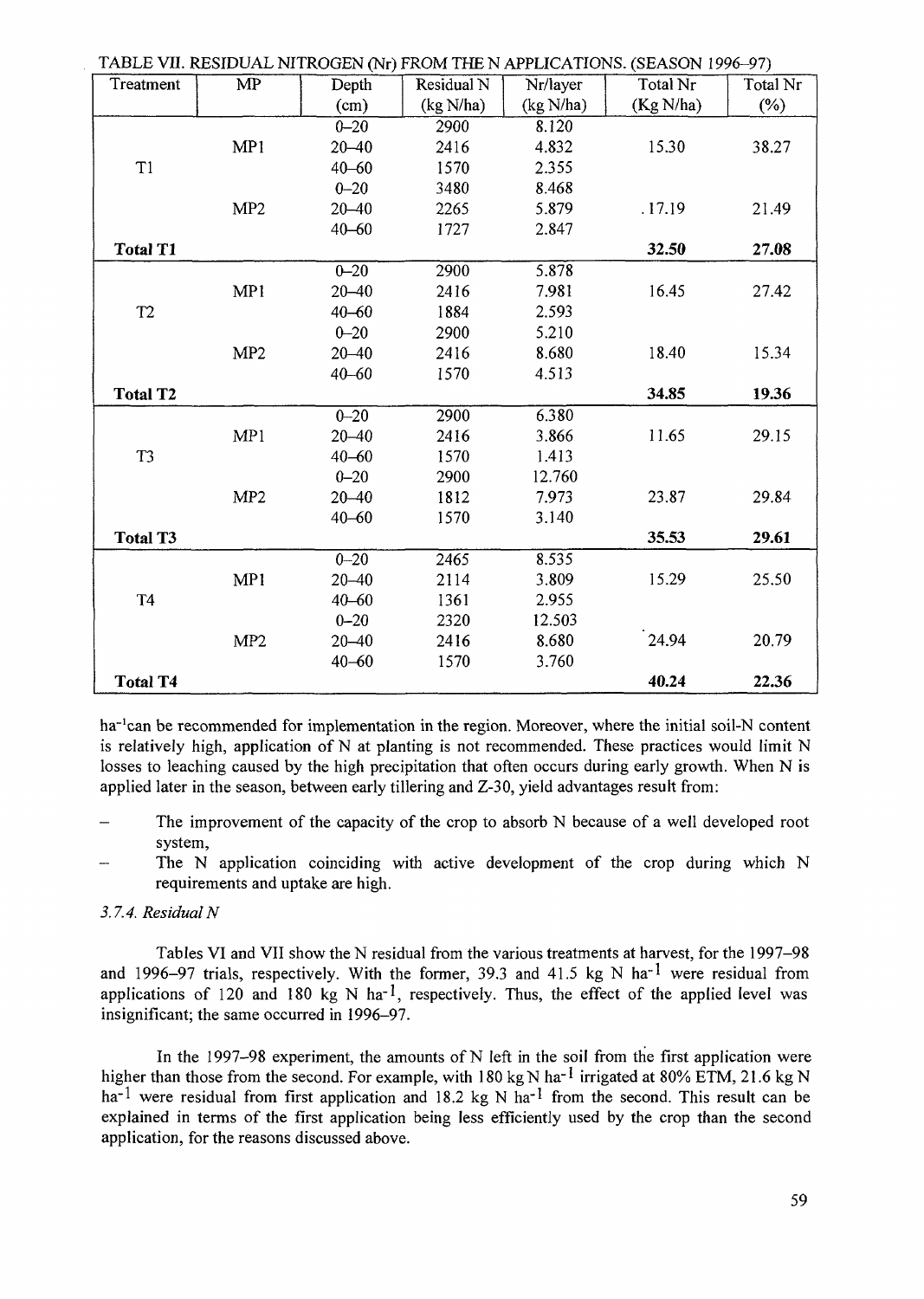These results differed from those obtained in the previous two seasons during which N-uptake efficiencies were lower with the first applications (Table VII). The difference could be due to high precipitation that followed the first applications during the previous seasons that may have leached most of the N applied. During the 1997-98 season, such high precipitation did not occur and irrigations were applied at depths of around 40 mm each time, hence a larger fraction of the N applied early in the growing season remained in the soil.

## *3.7.5. Nitrogen losses*

The amounts of water drained by the lysimeters were monitored throughout the growing season. Drainage occurred essentially after water application by irrigation or precipitation. The total depth drained amounted to 115 mm (average of the two lysimeters). This figure was below those of the previous years (220 and 238 mm) The drainage occurred mainly during the early stages of crop growth and was largely the result of precipitation, showing that most of the irrigation water was used by the crop and not lost to greater depths.

The N content of the drainage water was monitored during the entire growing season. Immediately after the first fertilizer application, the N concentration increased until it reached 30 and 45 mg L<sup>-1</sup> for lysimeters L1 and L2, fertilized with 120 and 180 kg N ha<sup>-1</sup>, respectively. Then it decreased before increasing again following the second application of N. In addition, the concentration in the lysimeter that received 180 kg N ha<sup>-1</sup> was consistently higher than that fertilized with 120 kg N ha<sup>-1</sup>. Therefore, the N losses to leaching, and hence the pollution of groundwater, were proportional to the applied amounts.

The amounts of N lost to leaching during the entire season represented 51 and 68 kg N ha<sup>-1</sup> with 120 and 180 kg N ha<sup>-1</sup>, respectively, lower than in previous seasons (94 kg in 1995–96).

For all three seasons, the highest N losses occurred during early growth; it is recommended that any early N application be small, in order to minimize losses and limit groundwater pollution. The N-uptake values for the early application were as low as 20%, as during the 1996-97 experiment. As it is not possible to control the amount of precipitation, the only possibility left for reducing N losses is by applying less fertilizer during early crop growth. As for irrigation, its effect on N loss was slight when it was practiced efficiently, i.e. when only small depths were applied and in accordance with the crop requirements. Therefore, irrigation may cause leaching of N only when it is not practiced judiciously; otherwise it poses no hazard for groundwater.

The use of  $15N$  allowed the determination of amounts of N derived from fertilizer that were lost by leaching. These figures were low at 2.2% for LI and 2.8% for L2, but generally higher in previous seasons, i.e. in 1996–97, 0.2% with 120 kg N ha<sup>-1</sup> applied as F1 and 4% from the same treatment applied as F2, and, in 1995-96, 13% and 15% for 120 and 180 kg N ha<sup>-1</sup>, respectively. During both seasons, leaching losses increased with increased application.

#### *3.7.6. Nitrogen in soil solution*

The soil solution was extracted with tensionics when moisture content was high enough to allow sufficient water to be extracted, i.e. after water applications. The tensionics were installed in treatments T1 and T2 within the micro-plots enriched with  $15N$  in order to follow the dynamics of the applied N.

High concentrations were noted following the first application of N. As N leaching occurred, it was noted that the concentration decreased near the surface and increased downward. This phenomenon was also a result of N uptake by the crop from the surface layers of soil. Nitrogen concentration then decreased progressively before it increased again following the second N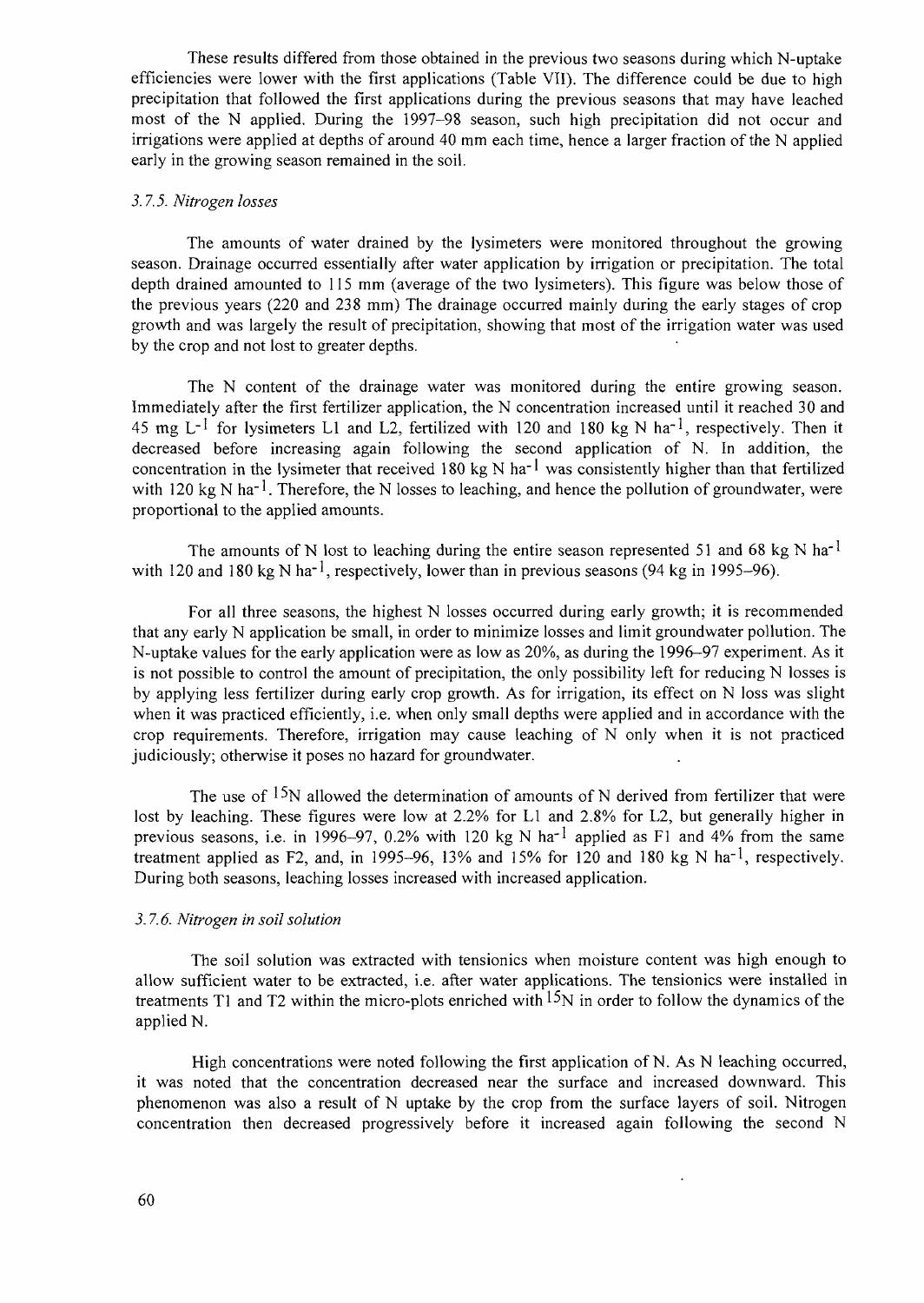application. It was noted also that greater concentrations were found with the irrigation treatment Tl (100% ETM) compared to T2 (80%).

These results are similar to those found during the 1996-97 season when the N treatment split as F2 resulted in higher losses in depth, estimated at about 22 kg N ha<sup>-1</sup>. At the same time, the F1 partitioning of N resulted in only limited losses, estimated at about 3 kg N ha<sup>-1</sup>.

Enrichment in  $15N$  generally followed the same pattern as N concentration, with higher values at the soil surface immediately after the first application. Then, as the growing cycle progressed, the enrichment values decreased near the surface and increased at greater depths. Similar results were found during the previous season, especially with the F2 N split for which high enrichment values were traced at depth.

Therefore, it can be concluded that N losses to leaching were closely related to the applied amounts of both water and fertilizer. They were also affected by the timing and splitting of N applications. Losses to leaching can be reduced by limiting or avoiding the application of N at planting. Moreover, given that surface irrigation was used, it is important to control the depth of application in order to limit N losses later in the cycle.

### *3.7.7. Gaseous losses*

By combining the  $15N$ -enrichment data from the soil and the crop, it is possible to estimate applied N lost, as well as the nature of that loss. Knowing the amount of N leached, it is possible to determine, by difference, gaseous losses that are otherwise difficult to measure directly in the field.

The budget is obtained by comparing the amount of N applied with the amount residual in the soil, the N recovered by the crop and the amount lost to leaching. The part not accounted for in represents, in principle, gaseous N resulting from denitrification and ammonia volatilization.

As evaluated using this technique, gaseous losses represented 11% and 19% for treatments with 120 and 180 kg N ha<sup>-1</sup>, respectively (Table VIII). These estimates were close to those from the previous seasons, which were as follows: 16% and 22% of 120 kg N ha<sup>-1</sup> for F1 and F2 in 1996-97, respectively, and only 7% of the same amount (120) in 1995-96. The differences may be explained in terms of soil temperature and water content on denitrification.

|                    | 1995–1996     |     |    | 1996-1997*          |      |                            |                 | 1997-1998*             |    |                    |    |            |
|--------------------|---------------|-----|----|---------------------|------|----------------------------|-----------------|------------------------|----|--------------------|----|------------|
| Treatment          | Nr            | Gas | Le | AUE                 | Nr   | Gas                        | Le              | <b>AUE</b>             | Nr | Gas                | Le | <b>AUE</b> |
| $120 - F1$         |               |     |    |                     | 32.5 | -199                       |                 | 0.2 67.4 33.6 14.2 2.6 |    |                    |    | 69.6       |
| 180-F1             |               |     |    |                     |      | 35.5 26.7                  | 4.8             |                        |    | 53.0 55.8 34.6 5.0 |    | 84.6       |
| 120-F <sub>2</sub> | 26.4          | 8.0 |    | 14.7 70.9 34.9 36   |      |                            | 0.6             | - 108.5                |    |                    |    |            |
| 180-F2             | 47.0          |     |    | 16.7 29.5 86.8 40.2 |      | - 63                       | $\vert 0 \vert$ | 76.8                   |    |                    |    |            |
| Nr: residual N     | Le: leached N |     |    |                     |      | AUE: actual use efficiency |                 |                        |    |                    |    |            |

TABLE VIII. FERTILIZER NITROGEN BALANCE (kg N/ha)

\* Treatment Fl is slightly different between the seasons 1996-1997 and 1997-1998. In 1996-1997 it corresponds to the N partitioning of 1/ 3 after emergence and 2/3 at Zadocks-30, whereas in 1997-1998 it corresponds to 1/3 at tillering and 2/3 at Zadocks-30.